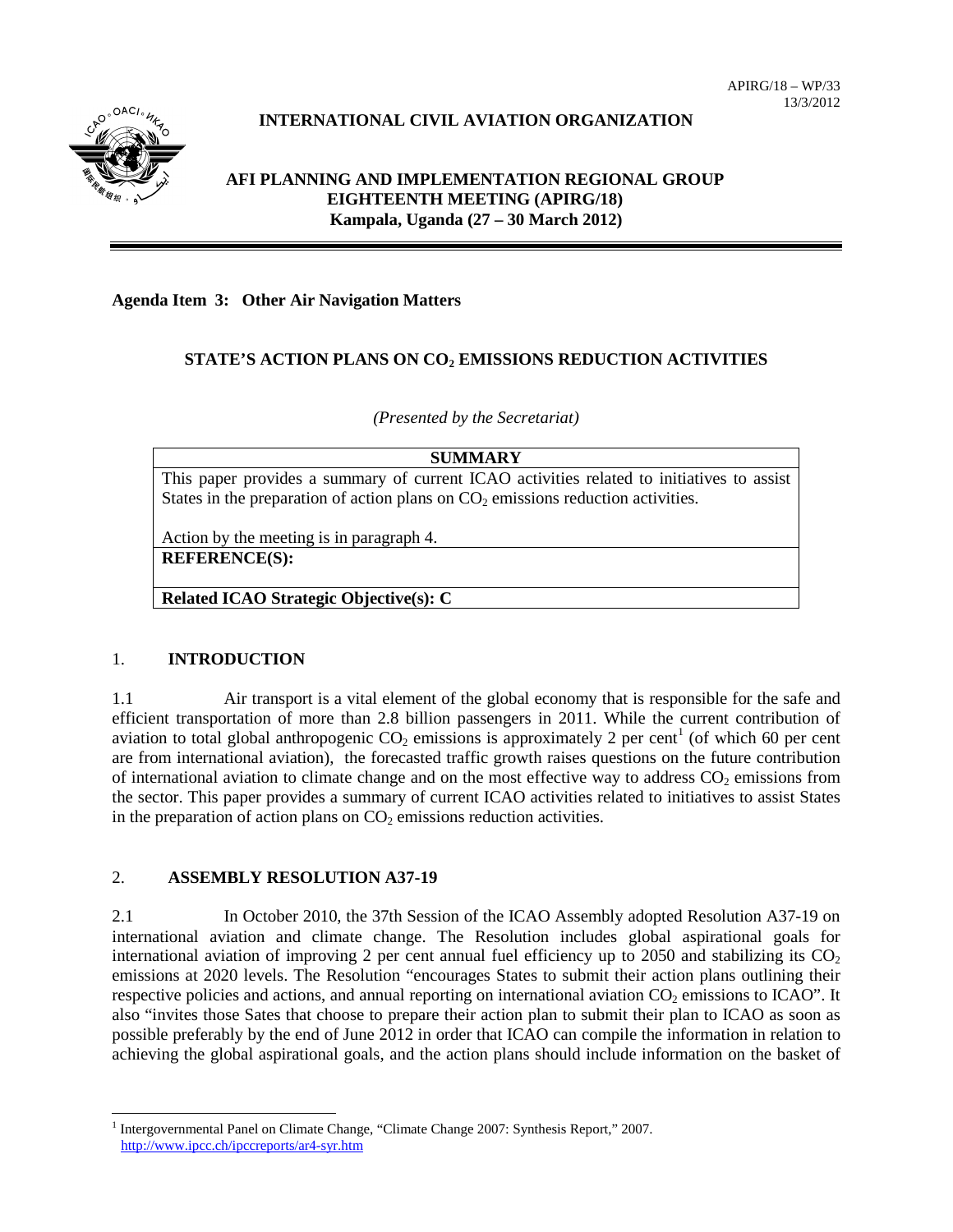measures considered by States, reflecting their respective national capacities and circumstances, and information on any specific assistance needs."

## 3. **ACTION PLANS**

3.1 Compiling an action plan will help States identify gaps in their existing programmes and fine-tune their strategies as they specify the basket of measures they will employ to contribute to the achievement of the global aspirational goals. As a tool, it will allow States to ensure that relevant stakeholders are aware of the planned actions, respective roles and expectations that apply to them.

3.2 The submission of States' action plans to ICAO is expected to facilitate the consolidation of information related to the achievement of the collective global aspirational goals for the international aviation sector. Receiving the action plans will also assist ICAO in identifying and responding to States' needs for technical and financial assistance to implement such actions. The importance of the action plans is demonstrated not only by the relevant provisions of Resolution A37-19, but is further highlighted by the responses from individual States.

3.3 ICAO developed, in collaboration with an ad-hoc CAEP expert group composed of States and stakeholders, the document *Guidance Material for the Preparation of States' Action Plans* to guide States, step-by-step, through the process of preparing and submitting an action plan. A dedicated interactive web-interface was also developed to facilitate the submission of States' action plans to ICAO. The Committee on Aviation Environmental Protection (CAEP) Steering Group meeting in September 2011 endorsed the guidance material and recommended the use of this website by States to submit their action plans to ICAO.

3.4 Amongst the basket of measures from which States may choose and include in their action plans, e.g. aircraft-related technologies, operational improvements, market-based measures and sustainable alternative fuels, the ICAO Fuel Savings Estimation Tool (IFSET), as discussed in APIRG/18-WP/19, can be used to quantify the expected results from the implementation of operational improvements, as part of the development of States' action plans.

3.5 In addition, in order to provide practical assistance to States in their preparation of action plans on  $CO_2$  emissions reduction activities, ICAO held six hands-on training workshops in 2011 in Mexico City, Mexico; Bangkok, Thailand; Dubai, United Arab Emirates; Nairobi, Kenya; Paris, France and Montréal, Canada. Over the course of these six workshops, ICAO trained national focal points from over eighty States. After each workshop, the guidance document *Guidance Material for the Preparation of States' Action Plans* was refined, incorporating comments from national focal points.

3.6 The workshops provided participants – State Action Plan national focal points – with information to enable them to develop their State's action plan on  $CO<sub>2</sub>$  emissions reduction activities. The national focal points are responsible to develop their States' action plans and submit them to ICAO.

3.7 With a view to encouraging the highest rate of submission of States' action plans by the end of June 2012, and following the successful hands-on training workshops, the ICAO Secretariat will continue to provide States with the assistance and tools to support them in the preparation and submission of their action plans on  $CO<sub>2</sub>$  emissions reduction activities. In this regard, the Air Transport Bureau (ATB) is also working with the Technical Cooperation Bureau (TCB) to provide adequate support to States.